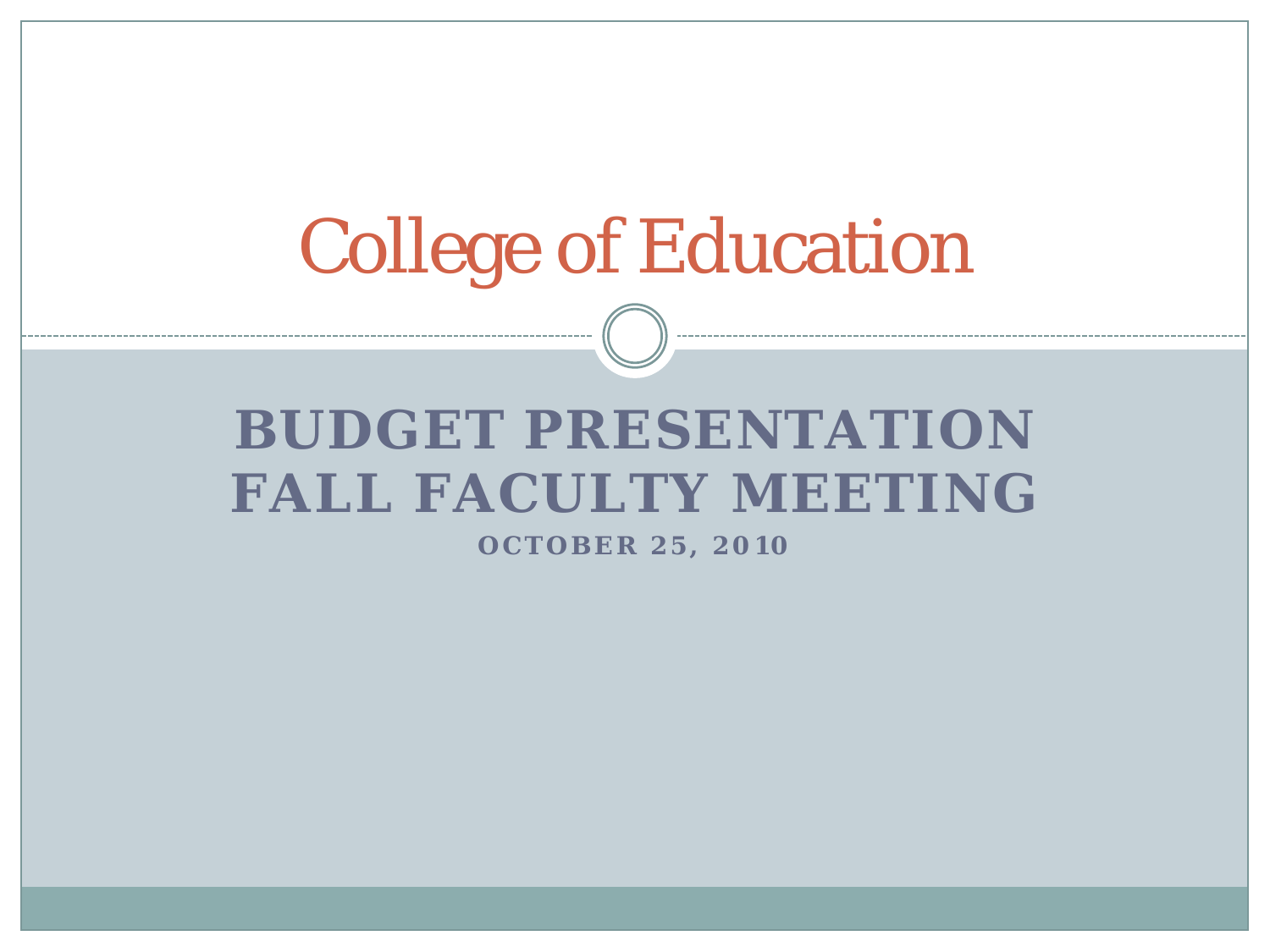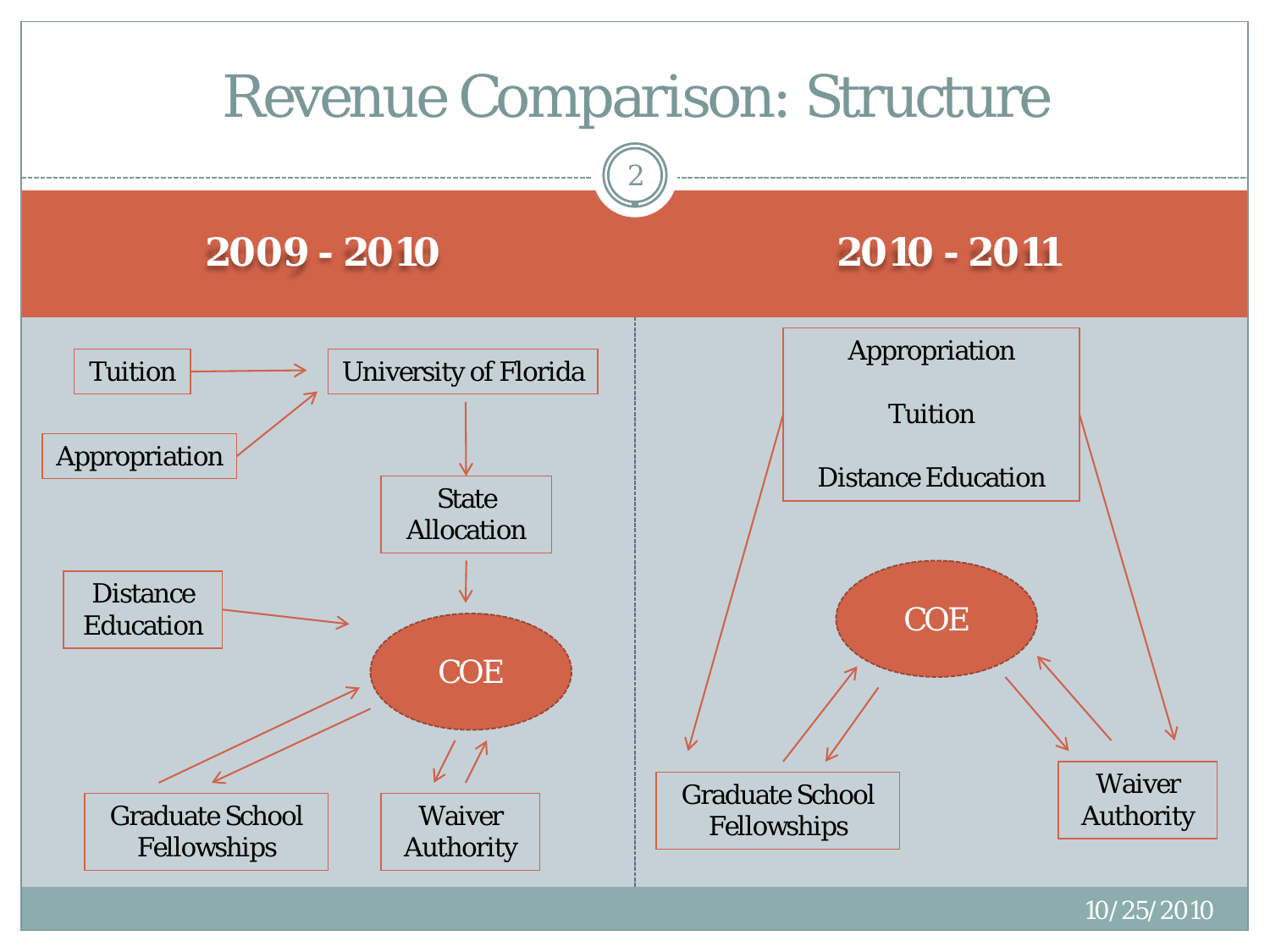## State Allocation Comparison:

Current and Carry Forward Funds Allocated to Units

3

**2009 – 2010 \$19,675,446**

### **College Support \***

(Dean, OER, OSS, Development, RRMA, Distance Ed, Info/Pub, Alliance, OIIT) \*Excludes Lastinger

 $\circ$  \$ 8,498,635

### STL

- $\circ$  \$ 3,584,886
- SHDOSE
	- $\circ$  \$ 2,687,220
- SESPECS
	- $\circ$  \$ 2,790,377
- Graduate Fellowships
	- $\circ$  \$2,114,328

## **2010 – 2011**

**\$18,833,178 (Includes DE)**

## **College Support \***

(Dean, OER, OSS, Development, RRMA, Distance Ed, Info/Pub, Alliance, OIIT) \*Excludes Lastinger

 $\circ$  \$5,137,696

- STL
	- $\circ$  \$5,130,535
- SHDOSE
	- $\circ$  \$3,661,723
- SESPECS
	- $\circ$  \$2,841,764
- Graduate Fellowships
	- $\circ$  \$2,061,460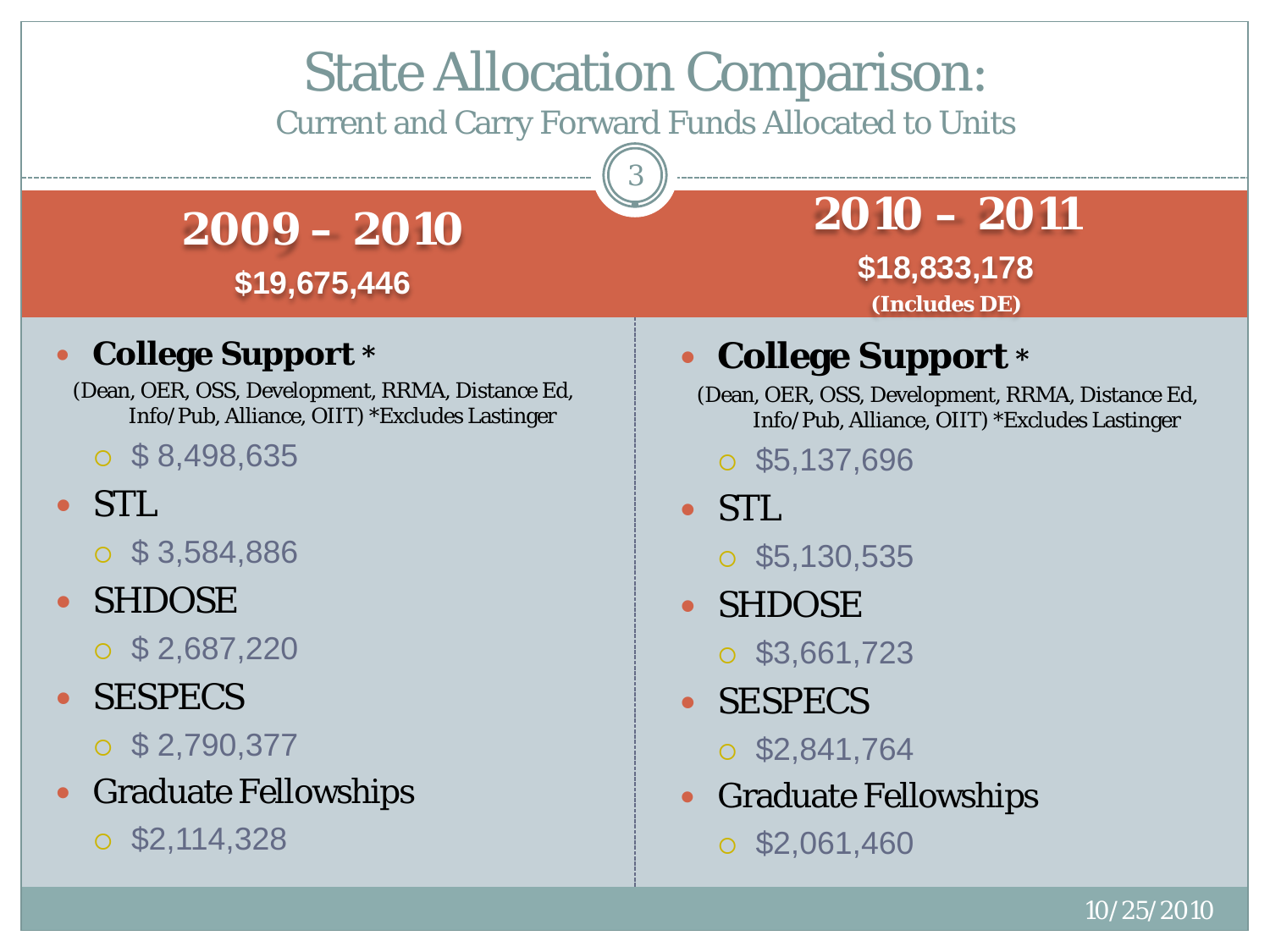## Overhead Assessments

(Designated by the Office of the CFO)

4

| Unit             | IT      | <b>General</b><br><b>Admin</b> | <b>Student</b><br><b>Services</b> | <b>Facility</b>          | <b>Library</b>           | <b>Sponsored</b><br><b>Projects</b> | <b>Total</b> | % of COE |
|------------------|---------|--------------------------------|-----------------------------------|--------------------------|--------------------------|-------------------------------------|--------------|----------|
| <b>DEAN</b>      | 80,512  | 159,300                        | 19,941                            | 190,284                  | 25,521                   | 25,009                              | 500,567      | 7.2%     |
| <b>OER</b>       | 14,361  | 28,390                         |                                   | 7,613                    | 2,009                    | 7,810                               | 60,183       | 0.9%     |
| <b>STL</b>       | 135,777 | 268,420                        | 796,276                           | 360,964                  | 855,826                  | 158,374                             | 2,575,637    | 36.9%    |
| <b>SHDOSE</b>    | 138,365 | 273,509                        | 421,512                           | 307,426                  | 471,829                  | 17,691                              | 1,630,332    | 23.4%    |
| <b>SESPECS</b>   | 104,215 | 206,011                        | 175,654                           | 201,661                  | 209,285                  | 297,006                             | 1,193,832    | 17.1%    |
| <b>OSS</b>       | 12,665  | 25,034                         |                                   | ٠                        | 1,005                    | 788                                 | 39,492       | 0.6%     |
| <b>DEVELOPM</b>  | 8,211   | 16,243                         | $\blacksquare$                    | ٠                        |                          |                                     | 24,454       | 0.4%     |
| <b>RRMA</b>      | 6,907   | 13,657                         | $\overline{\phantom{a}}$          | $\blacksquare$           |                          |                                     | 20,564       | 0.3%     |
| <b>DIST ED</b>   | 68,359  | 135,272                        | $\blacksquare$                    | 10,585                   | $\overline{\phantom{a}}$ | ۰.                                  | 214,216      | 3.1%     |
| <b>INFO/PUB</b>  | 5,011   | 9,905                          | $\overline{\phantom{a}}$          | $\overline{\phantom{a}}$ | $\overline{\phantom{a}}$ |                                     | 14,916       | 0.2%     |
| <b>GRAD STU</b>  | 54,665  | 108,052                        | $\blacksquare$                    | 9,310                    |                          | ٠                                   | 172,027      | 2.5%     |
| <b>LASTINGER</b> | 82,852  | 164,591                        | $\overline{\phantom{a}}$          | 12,135                   | 4,807                    | $\overline{\phantom{0}}$            | 264,385      | 3.8%     |
| <b>SSC</b>       | 32,274  | 64,177                         | $\blacksquare$                    | $\blacksquare$           | $\blacksquare$           | ۰.                                  | 96,451       | 1.4%     |
| <b>ALLIANCE</b>  | 26,356  | 52,112                         |                                   | 963                      | 1,005                    |                                     | 80,436       | 1.2%     |
| <b>OIIT</b>      | 23,706  | 46,859                         | $\blacksquare$                    | 16,015                   |                          | ۰                                   | 86,580       | 1.2%     |
| <b>CSI</b>       | 1,222   | 2,240                          | $\blacksquare$                    |                          | 1,005                    |                                     | 4,647        | 0.1%     |
| <b>TOTAL</b>     | 795,458 | 1,573,952                      | 1,413,383                         | 1,116,956                | 1,572,292                | 506,678                             | 6,978,719    |          |
| 10/25/2010       |         |                                |                                   |                          |                          |                                     |              |          |